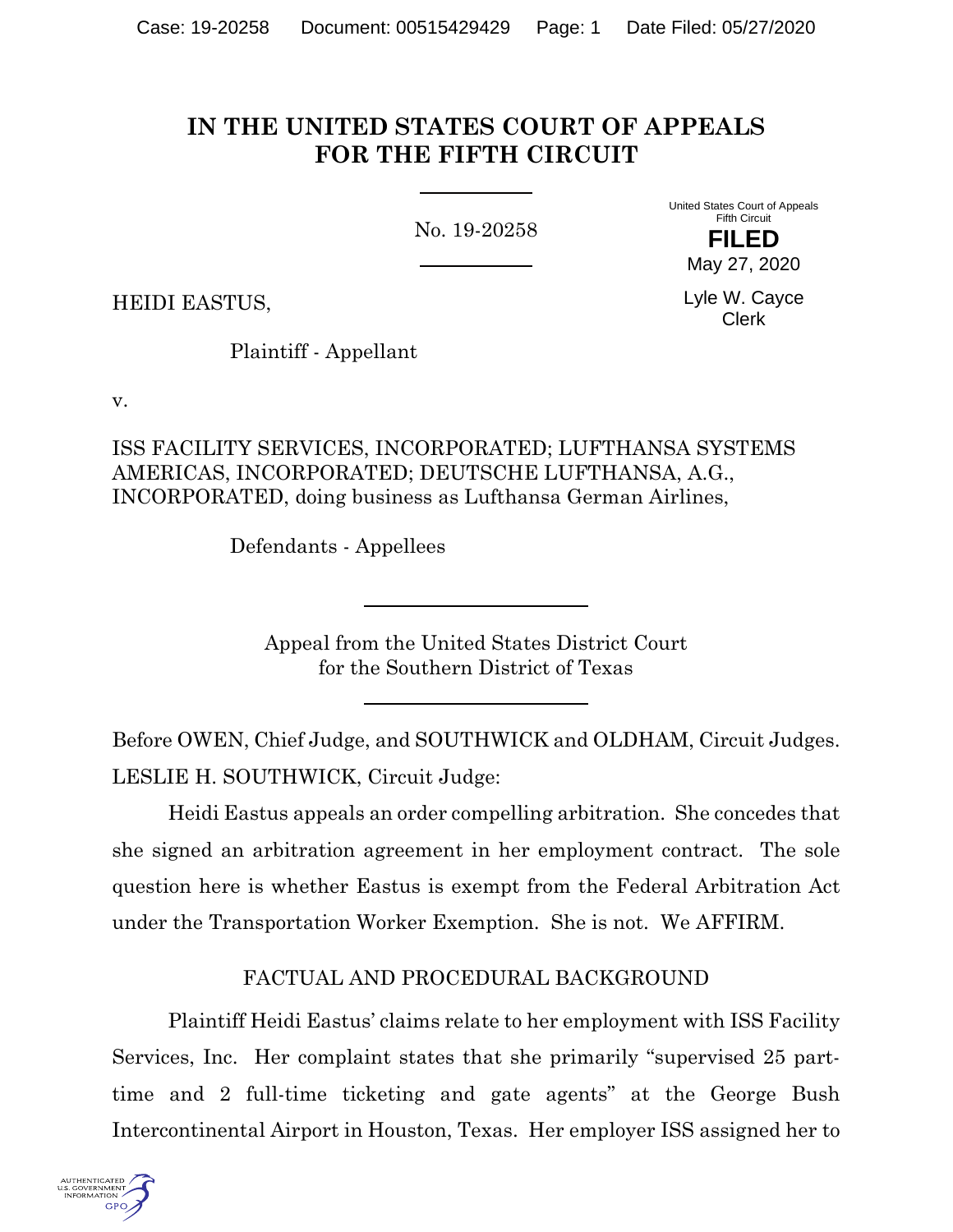be an account manager for one of its clients at the airport, Deutsche Lufthansa, A.G., Inc., which did business under the name of Lufthansa German Airlines. The agents Eastus supervised "ticketed passengers, accepted or rejected baggage and goods, issued tags for all baggage and goods, and placed baggage and goods on conveyor belts to transport for additional security screening and loading." As needed, Eastus would herself handle passengers' luggage.

Eastus brought employment-discrimination and retaliation claims against ISS and two Lufthansa entities. The defendants filed a motion to compel arbitration based on an arbitration agreement in Eastus' employment contract with ISS. Eastus argued arbitration could not be compelled because she is exempt from the Federal Arbitration Act ("FAA") under what has been labeled the Transportation Worker Exemption. The district court compelled arbitration. It found that Eastus' "job was related to transporting passengers on an airline" and that "[a]ny handling of luggage or passenger property was incidental" to her main job duties. To the district court, that meant Eastus herself was not involved "'in the movement of goods in interstate commerce in the same way that seaman and railroad workers are.'" *Rojas v. TK Commc'ns, Inc.*, 87 F.3d 745, 748 (5th Cir. 1996). Eastus timely appealed.

#### DISCUSSION

"We review an order compelling arbitration *de novo*." *Hays v. HCA Holdings, Inc.*, 838 F.3d 605, 608 (5th Cir. 2016). The FAA "establishes a liberal federal policy favoring arbitration agreements." *Epic Sys. Corp. v. Lewis*, 138 S. Ct. 1612, 1621 (2018). Absent a clear statutory exemption to the arbitrability of a plaintiff's claim, courts must "respect and enforce agreements to arbitrate." *Id.* 

Section 2 of the FAA defines the class of arbitrable cases:

2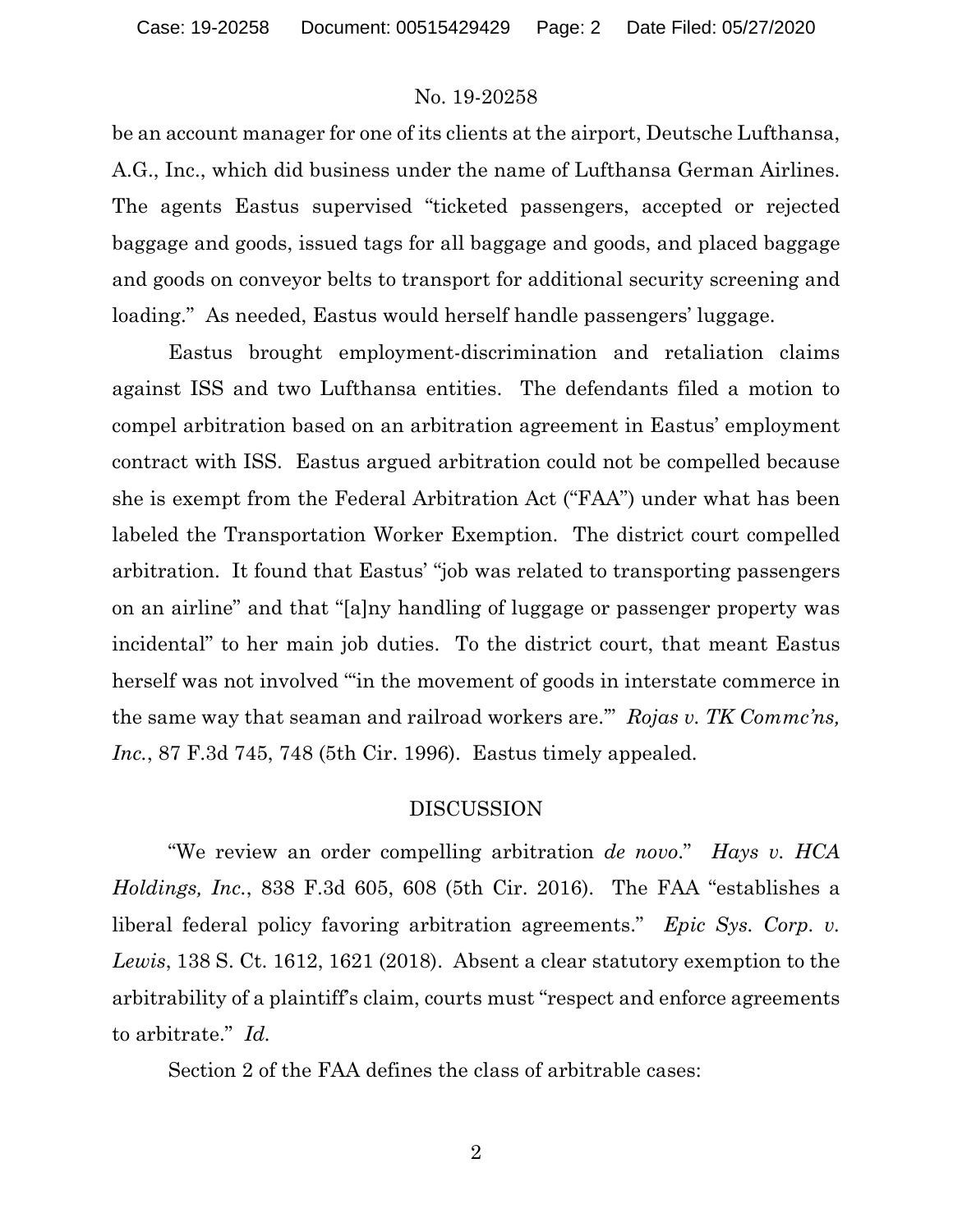A written provision in any maritime transaction or a contract evidencing a transaction involving commerce to settle by arbitration a controversy thereafter arising out of such contract or transaction, or the refusal to perform the whole or any part thereof, or an agreement in writing to submit to arbitration an existing controversy arising out of such a contract, transaction, or refusal, shall be valid, irrevocable, and enforceable, save upon such grounds as exist at law or in equity for the revocation of any contract.

9 U.S.C. § 2. The Supreme Court has held that employment contracts are contracts "evidencing a transaction involving commerce." *Circuit City Stores, Inc. v. Adams*, 532 U.S. 105, 113, 119 (2001).

Under this caselaw, Eastus' signed arbitration agreement is "valid, irrevocable, and enforceable" under Section 2 unless an exemption applies. Eastus argues the following is applicable: "nothing herein contained shall apply to contracts of employment of seamen, railroad employees, or any other class of workers engaged in foreign or interstate commerce." 9 U.S.C. § 1. The parties refer to this as the Transportation Worker Exemption. Though the exemption mentions two other categories of workers engaged in foreign or interstate commerce, it does not mention airline employees. Nevertheless, the statutory provision contains a catchall clause. The issue before us is whether Eastus falls into that residual category of workers.

We first analyze the principal caselaw, and we then apply it to this case.

### *I. Caselaw interpreting the residual clause*

Before the Supreme Court's splintered 2001 decision in *Circuit City*, most federal courts of appeals, including this one, held that the residual clause language of "other class of workers engaged in foreign or interstate commerce" would "be given a narrow reading," such that it should apply only to employment contracts of "any other class of workers actually engaged in the movement of goods in interstate commerce in the same way that seamen and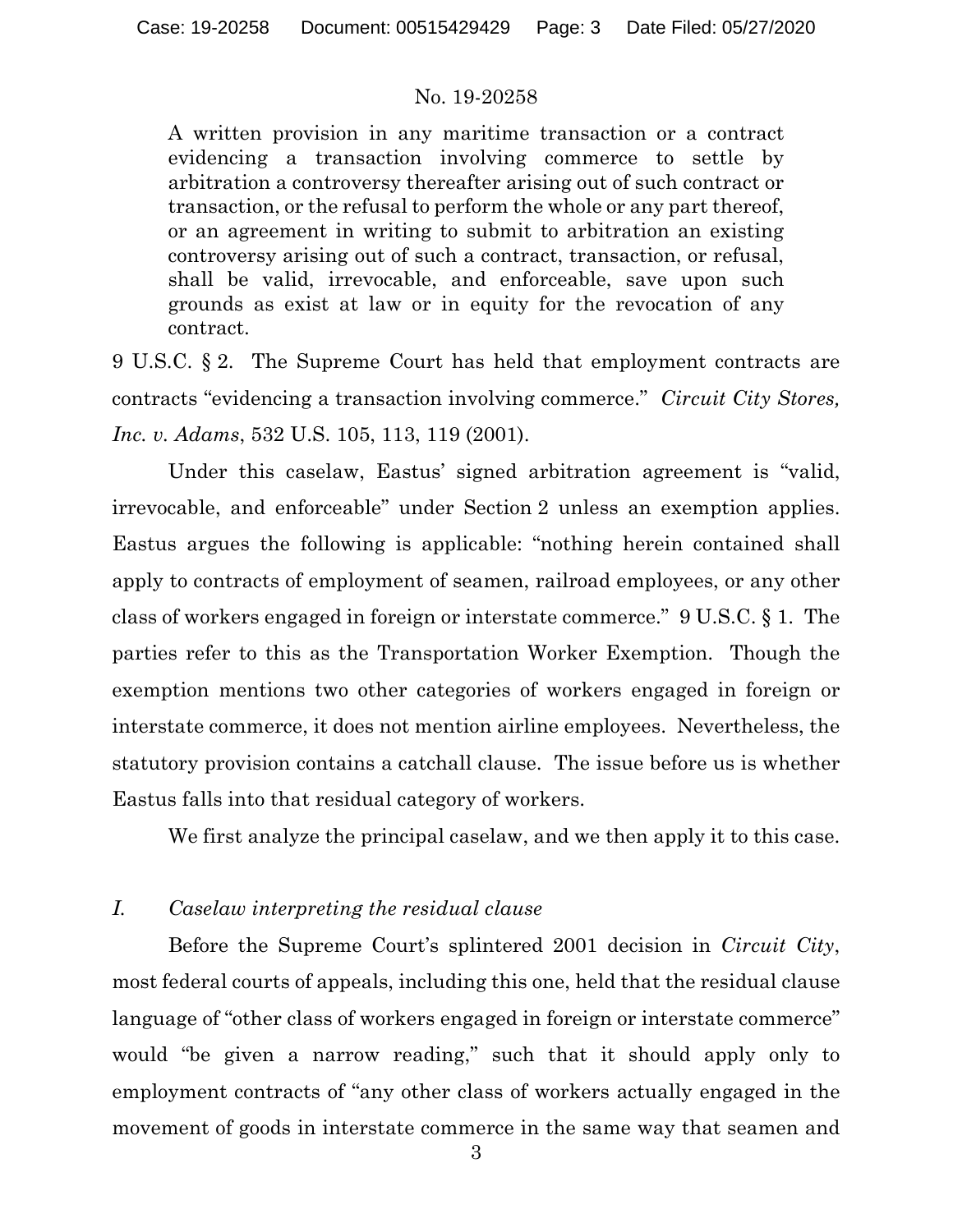railroad workers are." *Rojas*, 87 F.3d at 748. Uncertainty arose after *Circuit City* because there was no majority opinion, and the reference to this former view was not as clear as, in retrospect perhaps, it should have been.

What the Supreme Court in 2001 did not do is alter the general principle that the language of being "engaged in foreign or interstate commerce" was to be given a narrow construction. *Circuit City*, 532 U.S. at 109. The Court concluded that because "engaged in interstate commerce" is preceded by a listing of specific occupations within the transportation industry, "railroad workers" and "seamen," "Section 1 exempts from the FAA only contracts of employment of transportation workers." *Id.* at 119.

The Court did not itself define "transportation workers." It did, though, state: "Most Courts of Appeals conclude the exclusion provision is limited to transportation workers, defined, for instance, as those workers 'actually engaged in the movement of goods in interstate commerce.'" *Id.* at 112 (citation omitted). Stating what most lower federal appellate courts had done is not the same thing as stating that the Court agreed with the limitation. Justice Souter, in his dissent, though, interpreted that language as the Court's placing its "*imprimatur* on the majority view among the Courts of Appeals." *Id.* at 134–35 (Souter, J., dissenting).

There is not unanimity among the circuits on what to make of the Supreme Court's reference to what had been the majority view pre–*Circuit City. Compare Int'l Bhd. of Teamsters Local Union No. 50 v. Kienstra Precast, LLC*, 702 F.3d 954, 956 (7th Cir. 2012) (Court did place its *imprimatur* on the majority view), *with Singh v. Uber Techs. Inc.*, 939 F.3d 210, 223 (3d Cir. 2019) (Court was only summarizing the prior interpretations).

Regardless of other circuits' views, the Fifth Circuit has already stated that the Supreme Court in *Circuit City* was adopting an interpretation "fully consistent with our reasoning in *Rojas*," which is one of the cases expressing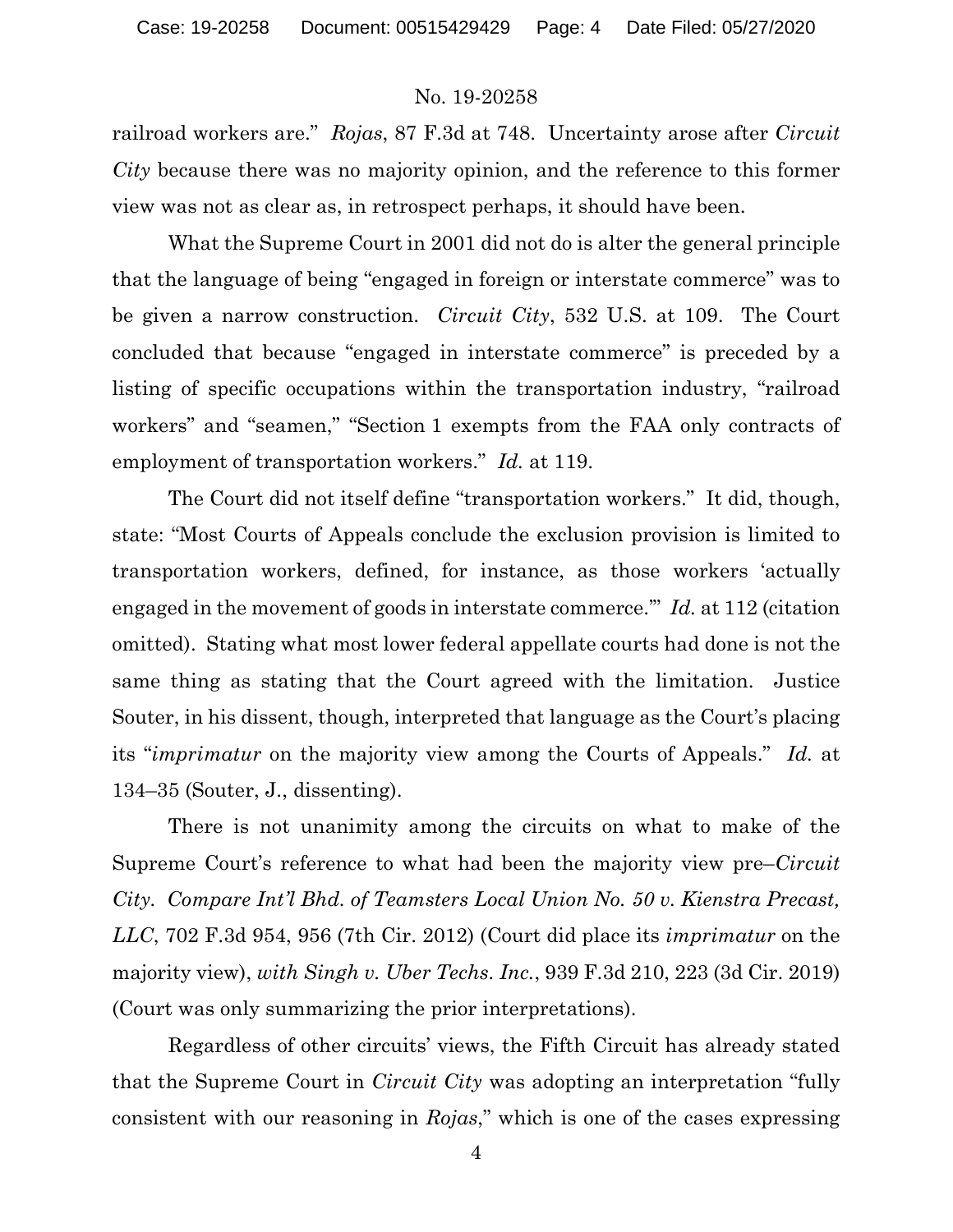the former majority view. *Brown v. Nabors Offshore Corp.*, 339 F.3d 391, 394 (5th Cir. 2003). The key question in resolving the appeal before us is whether the worker needs to be engaged in the movement of goods. Though that was not the question in *Brown*, we did discuss it in *Rojas*, which this court has held remains the operative standard after *Circuit City.* In *Rojas*, we quoted favorably another circuit's language that workers covered by the exemption are those "actually engaged in the movement of goods in interstate commerce in the same way that seamen and railroad workers are." *Rojas*, 87 F.3d at 748 (quoting *Asplundh Tree Expert Co. v. Bates*, 71 F.3d 592, 601 (6th Cir.1995)).

We now consider the parties' arguments here.

*II. Whether the residual exemption applies because of a similar dispute resolution to railroad workers*

We first deal with some less substantial arguments.

Eastus initially contends that "employees of airlines are enumerated in the Transportation Worker Exemption in the same way that railroad workers are enumerated." This is an odd argument, because in this context "enumeration" means to list one by one, and airline workers are not on the list. Instead, for an airline worker to fall within the exemption, the airline worker must fit within the exemption's residual clause: "any other class of workers engaged in foreign or interstate commerce." 9 U.S.C. § 1. Indeed, Eastus concedes that "employees of air carriers are not specifically mentioned in the Transportation Worker" Exemption.

Eastus argues airline employees are particularly closely related to railroad workers because the two are subject to the same dispute resolution provisions of the Railway Labor Act, citing 45 U.S.C. §§ 181–188. The argument is then made that airline employees must be exempt like railroad workers. In *Circuit City*, the Supreme Court referred to the Railway Labor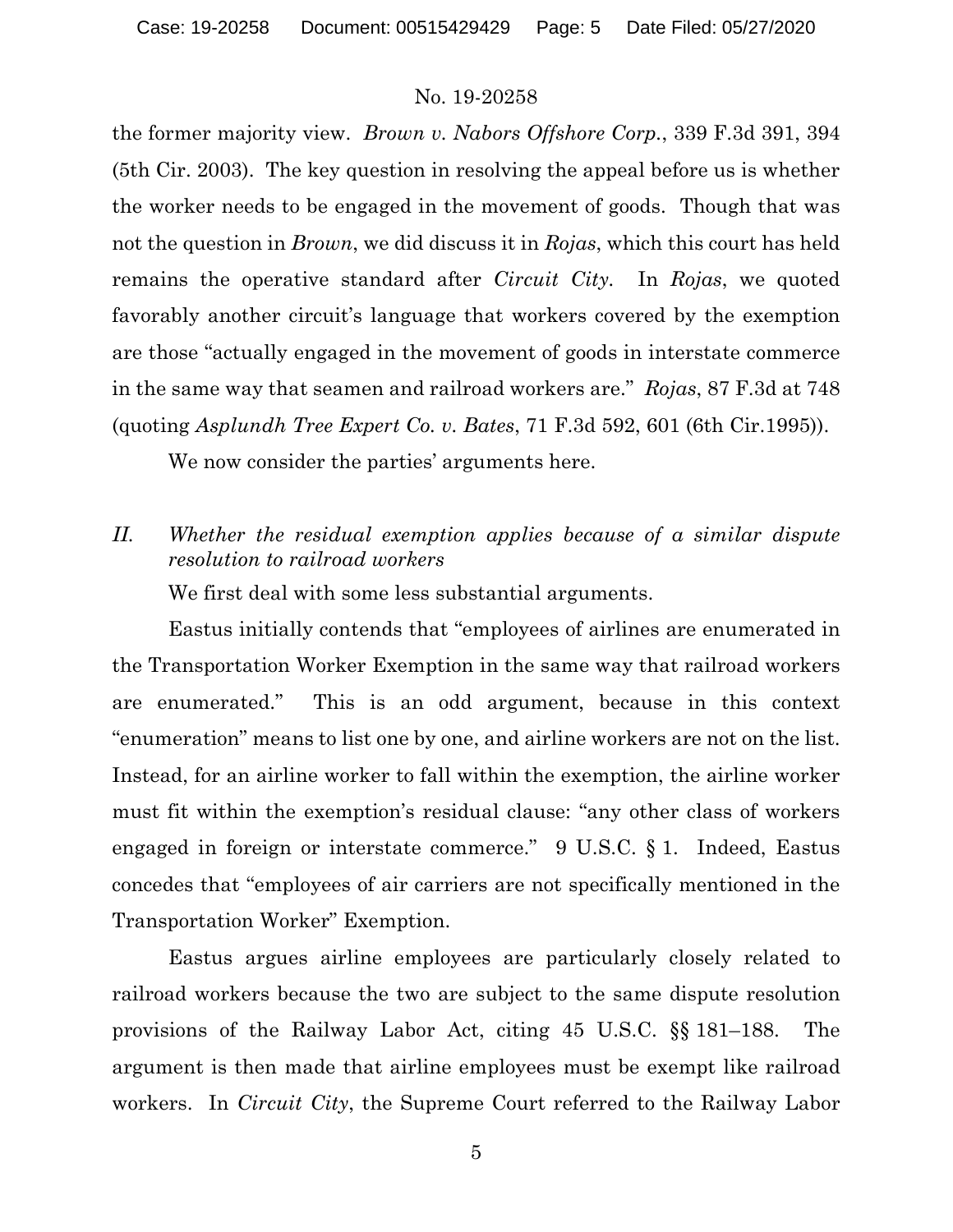Act, which was nearing passage as the FAA was adopted, and "assume[d] that Congress excluded 'seamen' and 'railroad employees' from the FAA for the simple reason that it did not wish to unsettle established or developing statutory dispute resolution schemes covering specific workers." 532 U.S. at 121. We acknowledge that Congress might reasonably have excluded airline employees from the FAA for the same reason, but Congress did not add them to the list. The dispute-resolution overlap is irrelevant because we are not searching for any similarities, but only whether Eastus' job required her to engage "in the movement of goods in interstate commerce in the same way that seamen and railroad workers are." *Rojas*, 87 F.3d at 748.

### *III. Proper interpretation of* Circuit City

We start with Eastus' two arguments construing *Circuit City*. First, Eastus contends the district court erroneously based its decision on a misinterpretation of *Circuit City*. Specifically, Eastus says the district court incorrectly read *Circuit City* as if the Court itself defined a transportation worker as a worker "actually engaged in the movement of goods in interstate commerce." Second, Eastus follows the first argument by identifying the three times the word "goods" appears in *Circuit City* and by then arguing that "[a]t no time did the Supreme Court use the term 'goods' with the intent to limit the application of the Transportation Worker Exemption to workers who are engaged in the *movement of goods* in interstate commerce."

The district court here seemed to quote *Circuit City* as if the Court itself defined transportation worker as opposed to stating the definition used by a majority of courts of appeals. That interpretation, though, is not legal error. The district court based its ruling on this court's standard in *Rojas*. As noted earlier, we have already held that the pre–*Circuit City* transportation-worker standard in *Rojas* remains operative. *Brown*, 339 F.3d at 394. Further,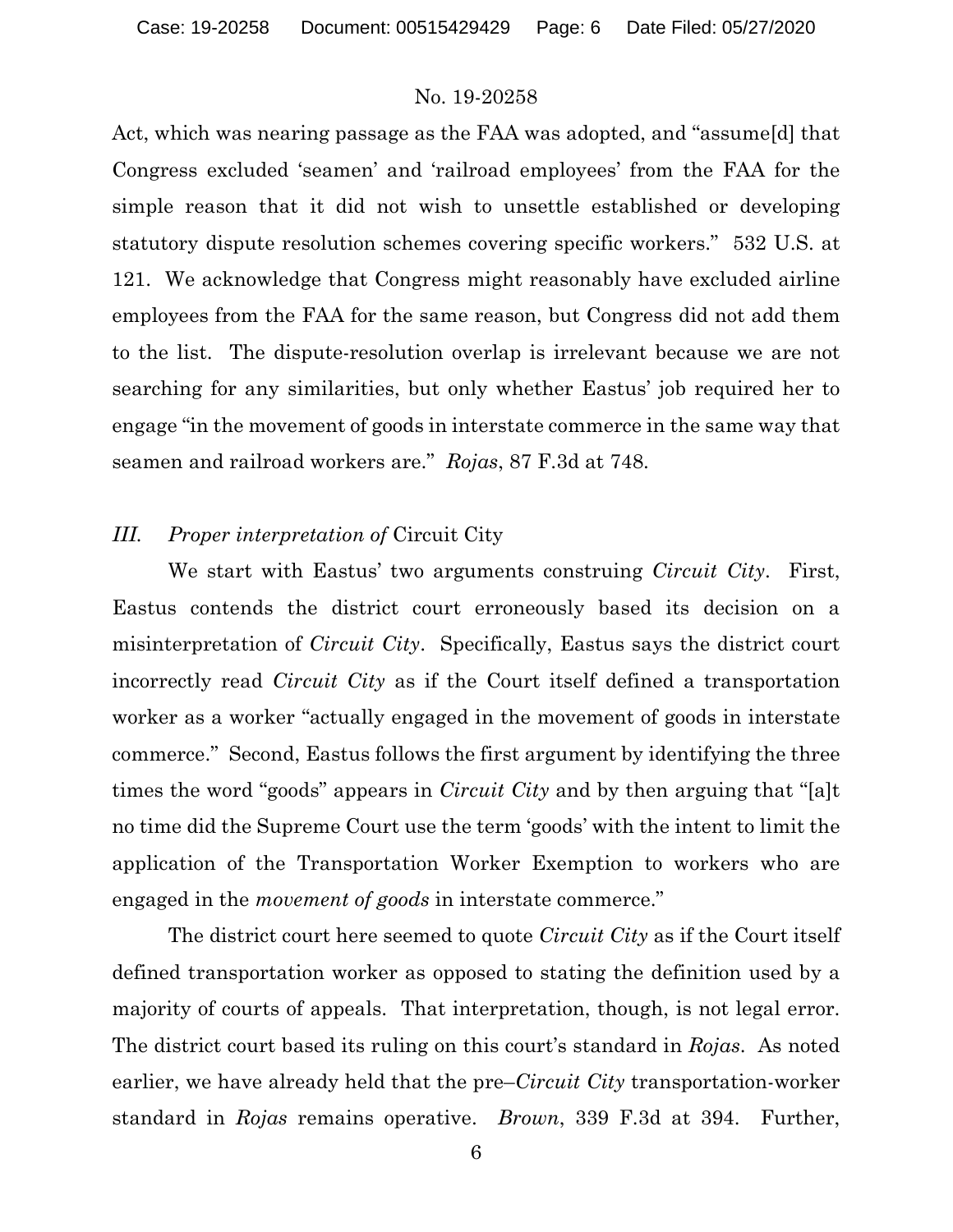regardless of the context in which *Circuit City* used the word "goods," it did not disapprove of the *Rojas* standard. We stay on course, then, to determine if Eastus herself was engaged in the movement of goods.

# *IV. Whether Eastus was engaged in the movement of goods*

First, we reject Eastus' urging that we adopt a multiple-factor test used in another circuit. *See Lenz v. Yellow Transp.*, 431 F.3d 348, 352 (8th Cir. 2005).[1](#page-6-0) No other circuit has adopted this test, and in our view, it unduly adds to the complexity of the analysis.

Eastus also argues that even under the *Rojas* standard, she engaged in the movement of goods. To support this argument, Eastus broadly defines "goods" in two ways. Eastus contends she was engaged in the movement of goods because "[e]very passenger who gets on an airplane brings some form of goods with them whether they be in a purse, pocket, bag, backpack, briefcase or luggage." She also relies on a recent Third Circuit decision that held transportation workers who transport passengers instead of goods may still be excluded from the FAA under the residual clause. *See Singh*, 939 F.3d at 226. The district court did in part rely on a distinction between passengers and

*Lenz*, 431 F.3d at 352.

<span id="page-6-0"></span><sup>&</sup>lt;sup>1</sup> The non-exclusive factors include:

first, whether the employee works in the transportation industry; second, whether the employee is directly responsible for transporting the goods in interstate commerce; third, whether the employee handles goods that travel interstate; fourth, whether the employee supervises employees who are themselves transportation workers, such as truck drivers; fifth, whether, like seamen or railroad employees, the employee is within a class of employees for which special arbitration already existed when Congress enacted the FAA; sixth, whether the vehicle itself is vital to the commercial enterprise of the employer; seventh, whether a strike by the employee would disrupt interstate commerce; and eighth, the nexus that exists between the employee's job duties and the vehicle the employee uses in carrying out his duties (i.e., a truck driver whose only job is to deliver goods cannot perform his job without a truck).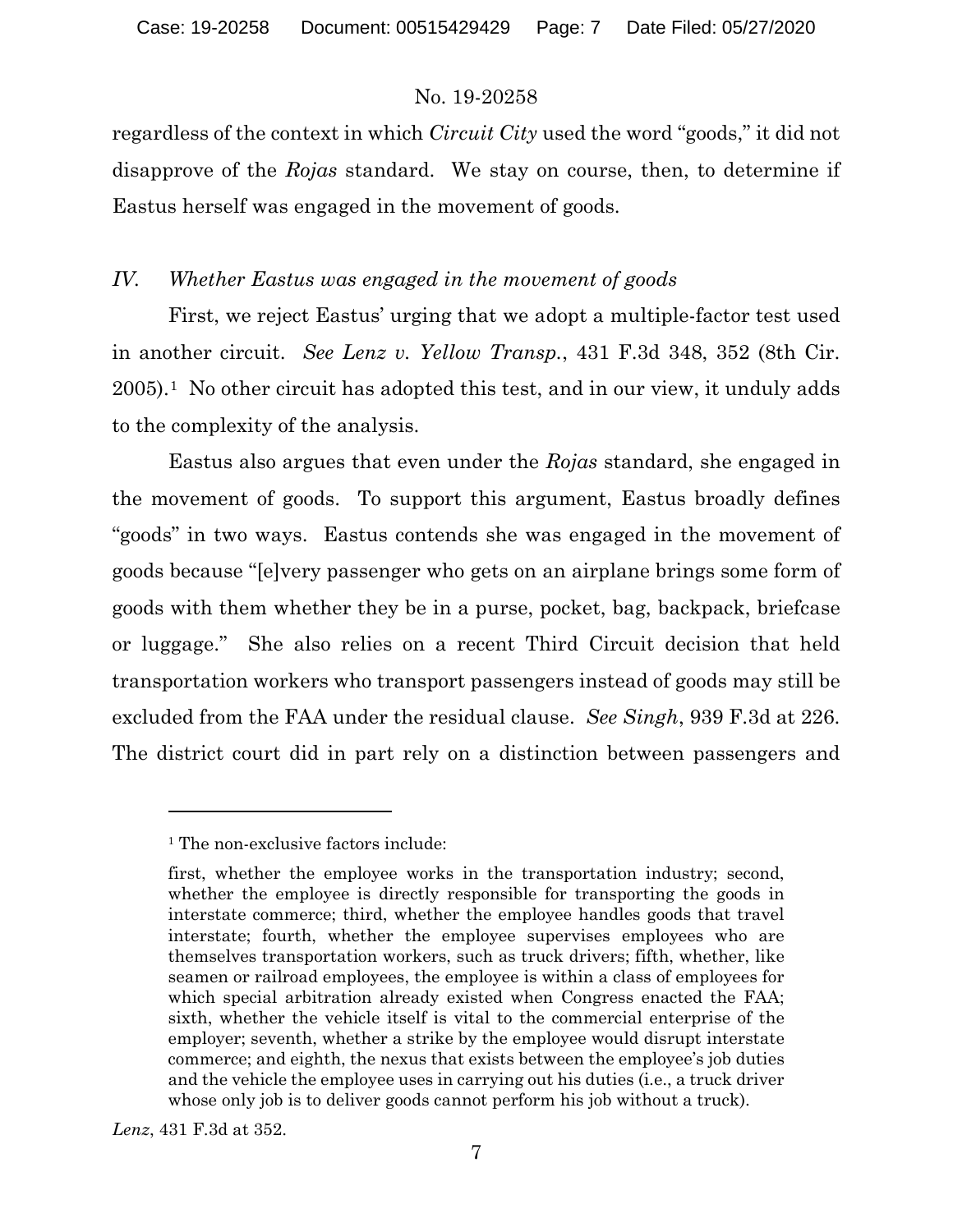goods, but we may affirm on "any ground supported by the record, even if it is different from that relied on by the district court." *Holtzclaw v. DSC Commc'ns Corp.*, 255 F.3d 254, 258 (5th Cir. 2001). Important to us is that though the passengers moved in interstate commerce, Eastus' role preceded that movement.

At least two courts since *Circuit City* have held that workers who load or unload goods that others transport in interstate commerce are not transportation workers. *See Saxon v. Sw. Airlines Co.*, No. 19-CV-0403, 2019 WL 4958247, at \*1 n.2, \*7 (N.D. Ill. Oct. 8, 2019) (holding airline ramp supervisor whose job duties presumably included loading and unloading luggage to and from airplanes was not a transportation worker); *Furlough v. Capstone Logistics, LLC*, 2019 WL 2076723, at \*7 (N.D. Cal. May 10, 2019) (holding warehouseman whose job duties included "loading, unloading, and handling freight; communicating with drivers; and monitoring conditions on the docks" was not a transportation worker). Of course, these opinions have no precedential effect, but we identify them as examples of how federal judges have analyzed similar issues. Further, there is a distinction between handling goods and moving them in Section 1 of the FAA's enumeration of seamen and not longshoremen, who are the workers who load and unload ships. The FAA does not apply to longshoremen. That conclusion comes first from the Supreme Court's holding that whether defined "under the Jones Act or general maritime law, seamen do not include land-based workers." *McDermott Int'l, Inc. v. Wilander*, 498 U.S. 337, 348 (1991). The other step is that this court uses the Jones Act's definition of "seaman" to determine Section 1 exemption from the FAA. *See Brown*, 339 F.3d at 395.

Eastus properly conceded during oral argument that longshoremen and delivery-truck loaders are not transportation workers under Section 1. Loading or unloading a boat or truck with goods prepares the goods for or

8